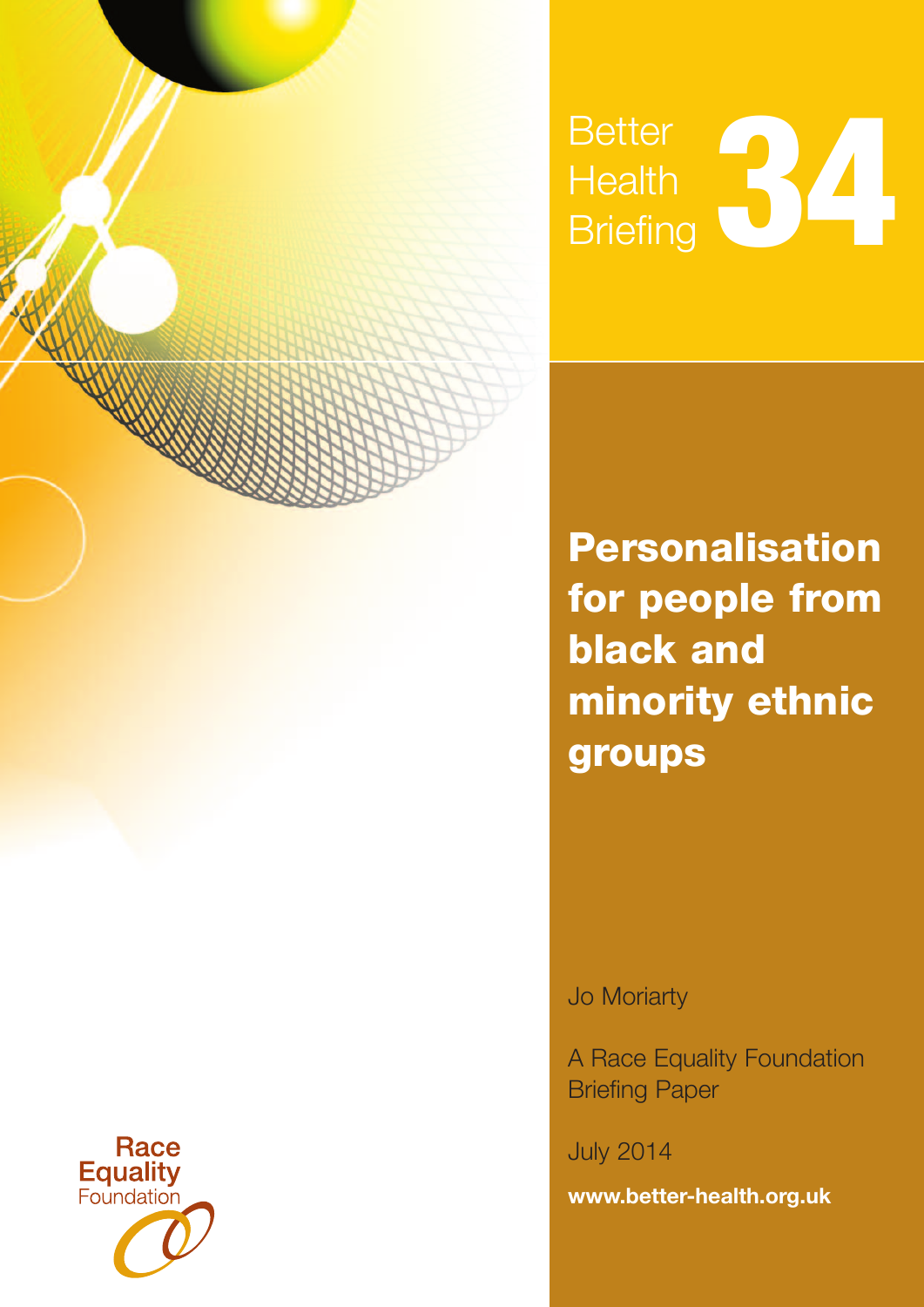**3**

# **Key messages**

Personalisation is a government policy aimed at giving people more choice and control over their lives. In the context of health and social care, it is about making services more tailored to people's individual needs using different mechanisms, including cash sums to purchase support for daily living activities (variously termed personal budgets, direct payments, or self-directed support) and other ways of managing assistance on behalf of individuals.

- Personalisation potentially offers people from black and minority ethnic groups the opportunity to arrange services that fit better with their ethnic, cultural, religious values and preferences.
- Unfortunately, research about personalisation is very variable in the extent to which it reports on service users' ethnicity. Although personalisation generally offers benefits for most service users in terms of greater choice and an increased sense of control, studies often fail to report if these experiences vary between different ethnic groups or if there are different outcomes.
- The research that does exist suggests that people from black and minority ethnic backgrounds are generally willing to try personal budgets once they have been made aware of how they work.
- The area in which we do have more information on differential uptake is in mental health. Uptake of personal budgets in mental health services appears to be low across all ethnic groups. Organisations advocating on behalf of people from black and minority ethnic groups with mental health problems argue that their negative experiences of mental health services may act as an additional disincentive towards trying personal budgets.
- Black and minority ethnic community organisations play an important role in helping people from their communities benefit from personalisation. The impact of spending cuts on the sustainability of black and minority ethnic third sector organisations needs to be monitored to ensure that people from black and minority ethnic communities are able to benefit fully from personalisation.
- There is a need for more research on the impacts that personalisation has had for black and minority ethnic people employed in the social care workforce.
- Over time, the meaning of personalisation seems to have narrowed. Early arguments in favour of personalisation emphasised its benefits in terms of prevention and in the opportunities it gave for people using social care services to participate more fully in society as a whole. More recent experiences suggest that it has sometimes been operationalised in less flexible ways than those originally intended.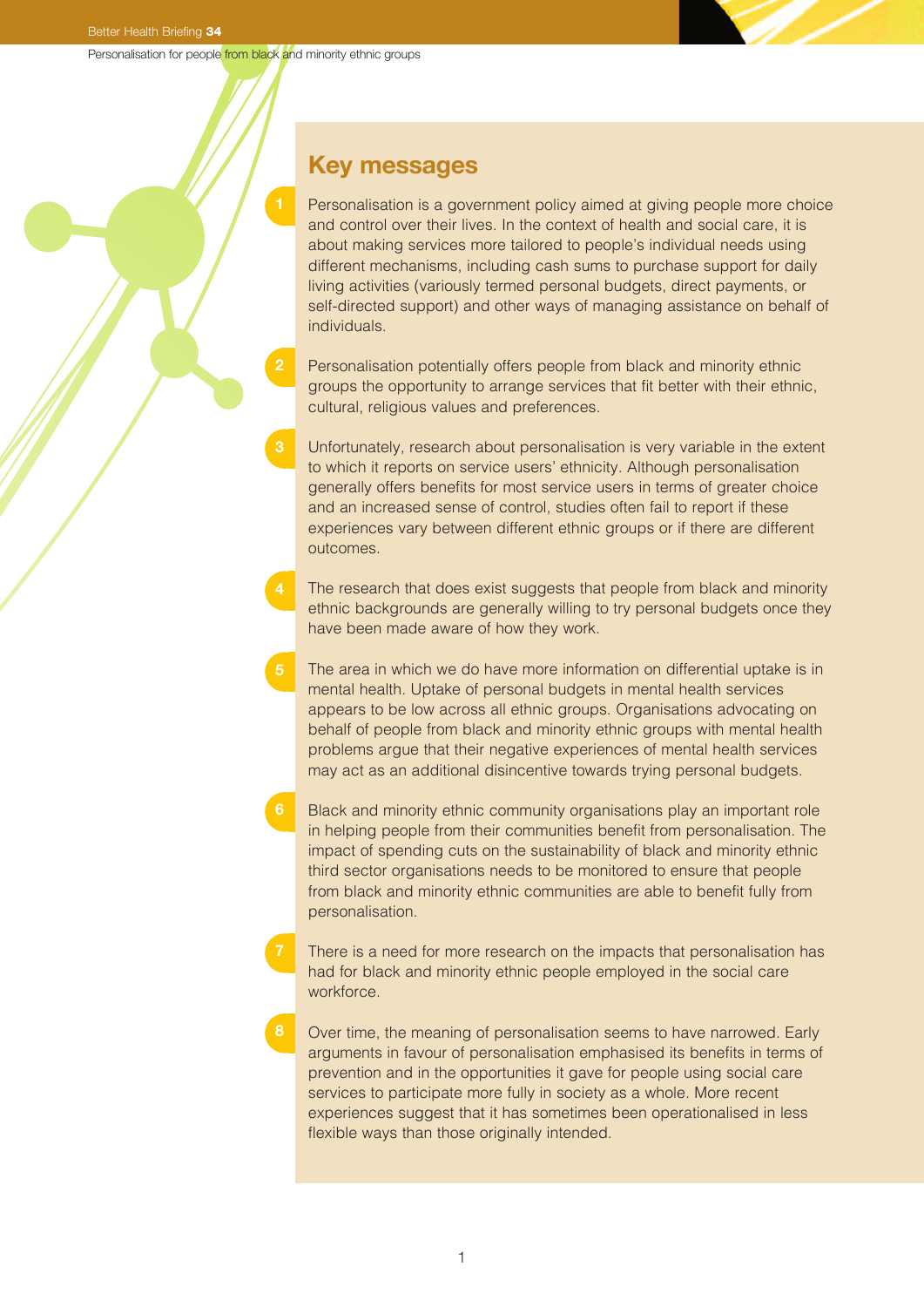# **Introduction**

Personalisation is about tailoring services to people's own circumstances and giving them more control over the amount and type of support they receive from public funds. This briefing is about personalisation in the context of adult social care where the Individual Budgets pilot (Glendinning et al., 2008) represented the first attempt to combine different sources of funding to create greater choice for service users.

Since then, the term 'personalisation' has also been used for other government initiatives, all of which share a common purpose of streamlining and combining multiple sources of funding to give service users greater choice while making the process of applying for support less cumbersome. These include pilots of personal health budgets (Forder et al., 2012), the Right to Control Trailblazers for people with disabilities of working age (Tu et al., 2013), and help for people with learning disabilities to find paid employment (Stevens and Harris, 2013, Department of Health, 2011).

Devolution has accentuated differences in social care policy between each of the four constituent countries of the UK (Moriarty, 2010). While all share a common policy goal of achieving more personalised and tailored services, differences have emerged in how this goal is implemented (Manthorpe et al., 2014).

A key feature of personalisation in social care in England is the development of personal budgets (sometimes terms vary locally). These cover services arranged by the local council (managed personal budgets), cash payments to individuals (or other people such as family carers) that enable them to purchase their own social care (direct payments), or a combination of both. Terms such as personal budgets, direct payments, and self-directed support are often used interchangeably, which can make it confusing for people using services and carers if no explanation of the term is given.

Despite the various types of personal budget that exist, most research has focused on people receiving individual direct payments, currently only used by a minority of service users. The majority of personal budget holders in England receive a 'managed personal budget' in which funds for their support are managed by their local council (Samuel, 2013). Another option is for providers to manage Individual Service Funds on behalf of individuals and to undertake to spend it in only ways chosen by those individuals.

In addition to receiving individual direct payments, people may choose to pool some, or all, of the funds they receive to purchase services collectively. This has enabled people to do things that had previously been inaccessible or to achieve economies of scale as integral part of local provider markets. Pooling can also lead to a review of how services are commissioned (Disability Rights UK and Shaping Our Lives, 2011).

The original vision for personalisation also included a focus on early intervention and prevention, building social resources, and improving access to 'universal services' such as leisure and transport, access to information and advice on care (Social Care Institute for Excellence/New Economics Foundation, 2011). However, these aspects are being emphasised less often as the impact of cuts to social care expenditure has begun to be felt (Brookes *et al.*, 2013). This has provoked criticism from some quarters that the concept of personalisation has become separated from progressive policies and is more about achieving reductions in social care expenditure (Zarb, 2013; Duffy, 2014; Slasberg et al., 2012).

There have also been calls for an audit of money spent on personal budgets, with the suggestion that the sums are sometimes too small to make a positive difference to people's lives (NSUN network, 2012; Davie, 2012). These criticisms highlight the challenges that have been created by implementing personalisation at a time of reduced expenditure on social care at a time of increased demand. There is a risk that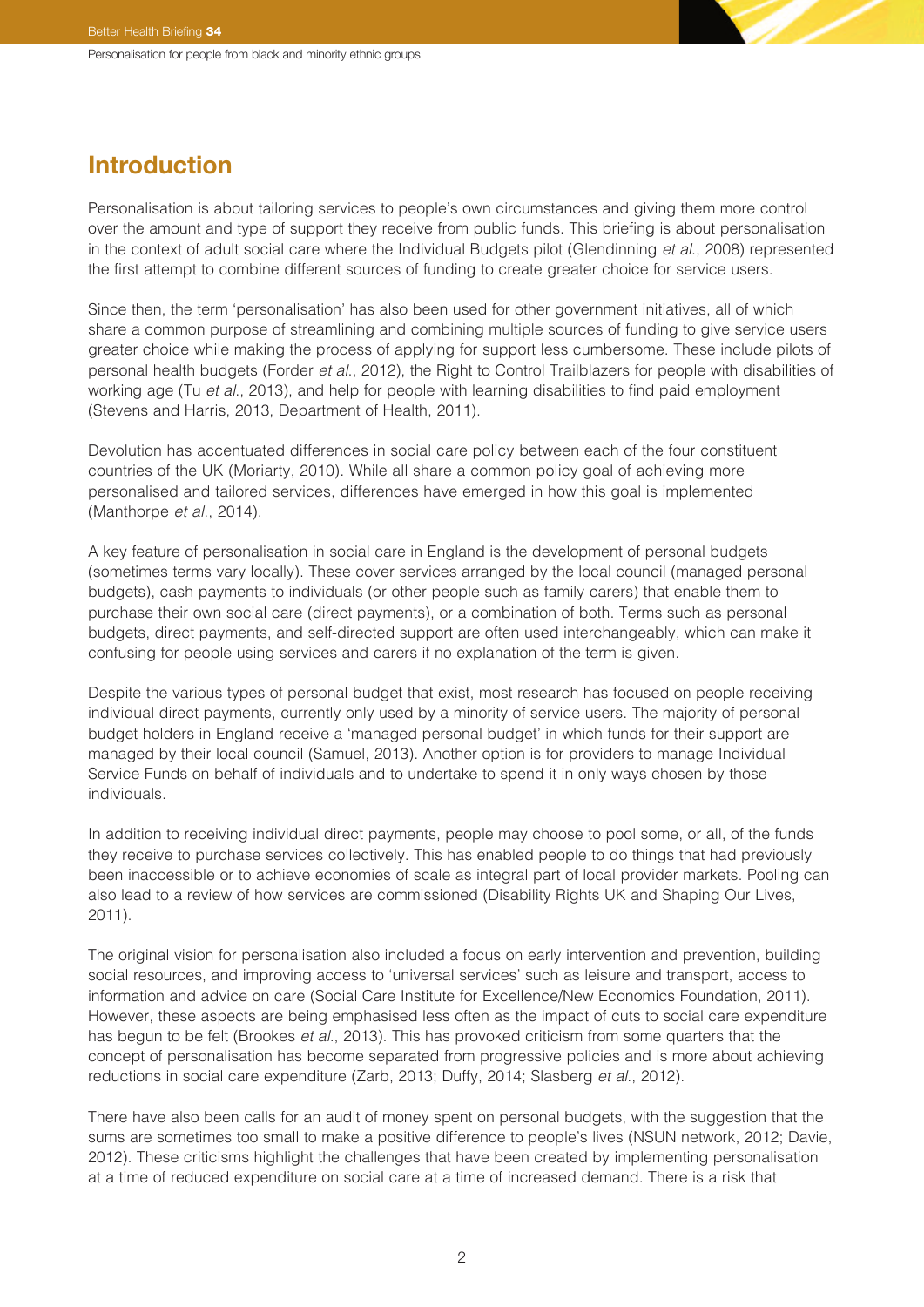personalisation will come to be associated with achieving cuts in expenditure and not on its potential to improve people's experiences of using services.

As well as offering greater choice for people using services, personalisation potentially offers greater choice and control for family carers about the ways in which they would like to be supported in their role (Carr, 2012). However, opportunities have been missed to achieve greater co-ordination between policies aimed at developing personalisation and policies aimed at achieving better support for carers (Glendinning et al., 2013).

The Care Act 2014 establishes a policy preference for direct payments over managed personal budgets. It also places an emphasis on better preventive services and putting carers on an 'equal footing' with service users. At the time of writing, it is not possible to predict whether the Care Act 2014 and associated guidance will achieve the claim made by government that this legislation represents the 'most significant reform of care and support in more than 60 years.'

#### **Can personalisation help people from black and minority ethnic groups?**

Personalisation has been welcomed as an opportunity to resolve some of the entrenched problems of lack of access to culturally suitable services for people from black and minority ethnic groups. Recipients of personal budgets can choose whether they use mainstream services or culturally specific services or both; for example a person might choose go to a day centre for people with dementia from all ethnic backgrounds or a day centre for people from their own ethnic or religious background. Personal budget holders are allowed to employ relatives to help them 'in exceptional circumstances'. This may be valued by both parties, although how the policy operates in practice varies between local councils. However, we continue to lack detailed information on the specific experiences of people from black and minority ethnic groups, which makes it difficult to draw firm conclusions on what is working well and where improvements need to be made.

#### **2 Uptake of personal budgets**

Uptake of personal budgets by people from black and minority ethnic people starts from a low base. Prior to personalisation, direct payments were the only alternative to traditional social care services arranged by the local council for those who lacked the resources to fund and arrange their own care. Uptake of direct payments was lower among people from black and minority ethnic groups, mainly because of barriers such as the lack of support to help people manage their payments and recruit suitable staff (Stuart, 2006). Research undertaken by organisations representing the interests of black and minority ethnic people suggests some of these barriers continue to exist (Voice4Change England, 2012; Vernon, 2011). They include:

- Confusion about personalisation, including fears that benefits and services will be cut or changed, and uncertainty about how direct payments can be used.
- A lack of accessible information about what support is available.
- A lack of advocacy and support services that could help people to apply for personal budgets.
- Reluctance among some groups to ask for an assessment, a necessary step to receiving a personal budget, because of pride or fear of stigma.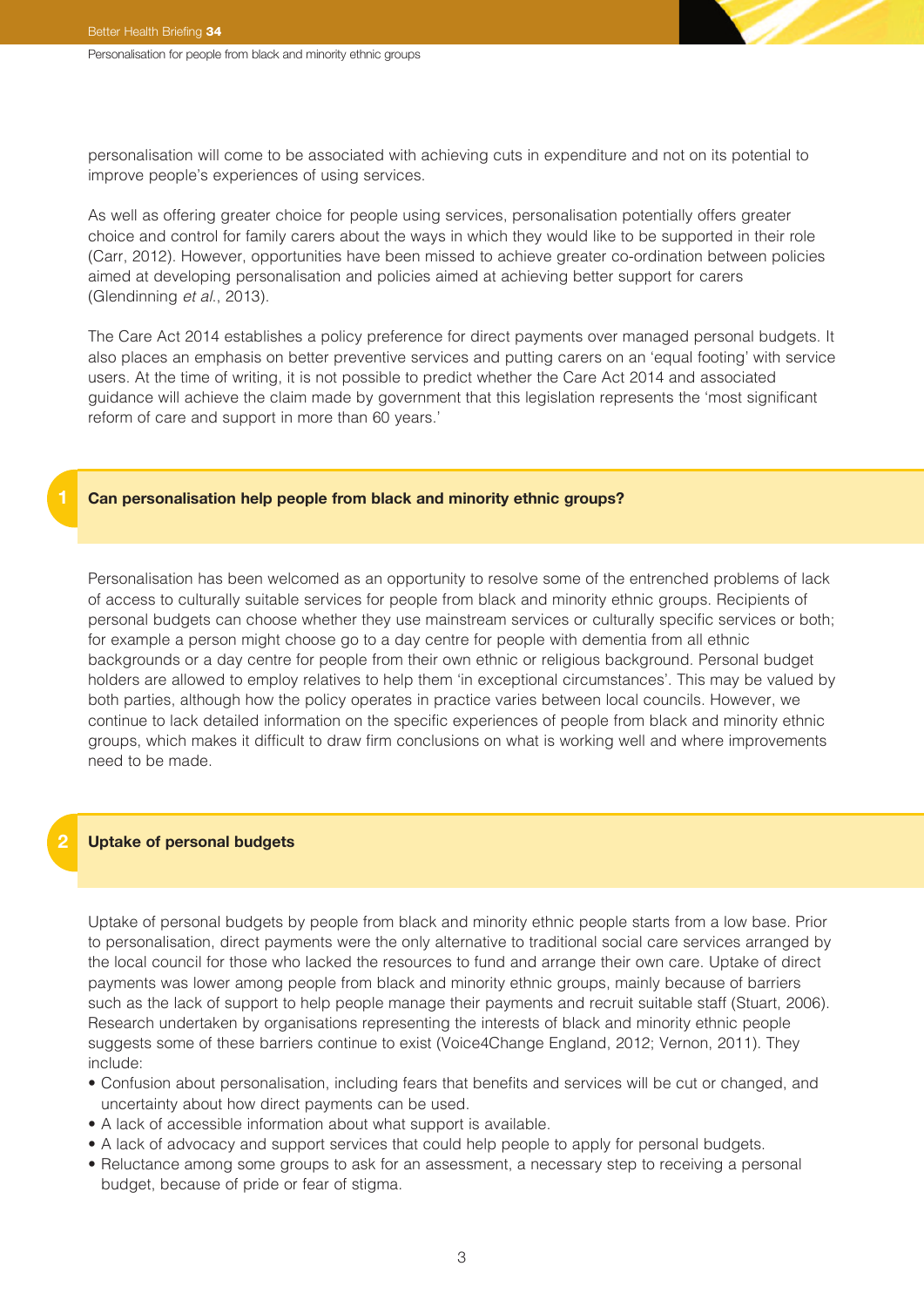- Stereotyped ideas among professionals about the extent of family support available within families of people from black and minority ethnic groups.
- Difficulties in recruiting personal assistants who understand and can meet the needs of black and minority ethnic people.

#### **Improving uptake**

Examples of initiatives aimed at improving uptake of personal budgets among people from black and minority ethnic groups include:

- Funding for advocacy services who can advocate on behalf of people from black and minority ethnic groups (Stuart, 2006)
- Support for small community organisations providing workers who can deliver culturally suitable care (Carr, 2014),
- Dedicated outreach workers who can build up connections with local communities and groups (Edwards, 2009)
- Peer mentors who can tell other people in their community about their experiences of holding a personal budget (Social Care TV, Undated).

So far, there has yet to be any research systematically comparing the uptake of personal budgets across different ethnic groups. However, with the exception of personal health budgets for people entitled to NHS continuing healthcare where comparatively few people from black and minority ethnic backgrounds were recruited (Forder et al., 2012), other studies are beginning to report similar, or even slightly higher proportions of people from black and minority ethnic groups using personal budgets, particularly direct payments, compared with their White British counterparts (Netten et al., 2012; Hatton and Waters, 2011; Hatton and Waters, 2013; Purdon and Bryson, 2013; Woolham and Benton, 2012).

The exception to this picture is personal budgets for people using mental health services. Research has shown that comparatively few people with mental health problems use personal budgets, whatever their ethnic background (Webber et al., 2014). Other studies have pointed to the complexity of making personal budgets for people with mental health work effectively across health and social care services and to the need for managers to 'sell' the concept more effectively and ensure a sense of ownership among their staff if they are to become more frequently used (Larsen et al., 2013).

Even allowing for these factors, it is worth noting that the evaluation of individual budget pilots reported that proportionally fewer budget holders from a black and minority ethnic background were using mental health services (Netten et al., 2012). A similar finding was reported earlier in a study that predated personalisation which found that comparatively fewer people from black and minority ethnic groups, especially men, were accessing direct payments (Spandler and Vick, 2005).

Mental health survivors (NSUN network, 2012; Davie, 2012) suggest that this under-representation is explained by the greater likelihood of mental health users from black and minority ethnic groups previously experiencing compulsory treatments, which in might make them less convinced that receipt of a personal budget could be an empowering experience for them. This suggests that further work is needed to ensure that equality of access is not being undermined by a history of poor experiences of mental health services over many years among people from black and minority ethnic groups.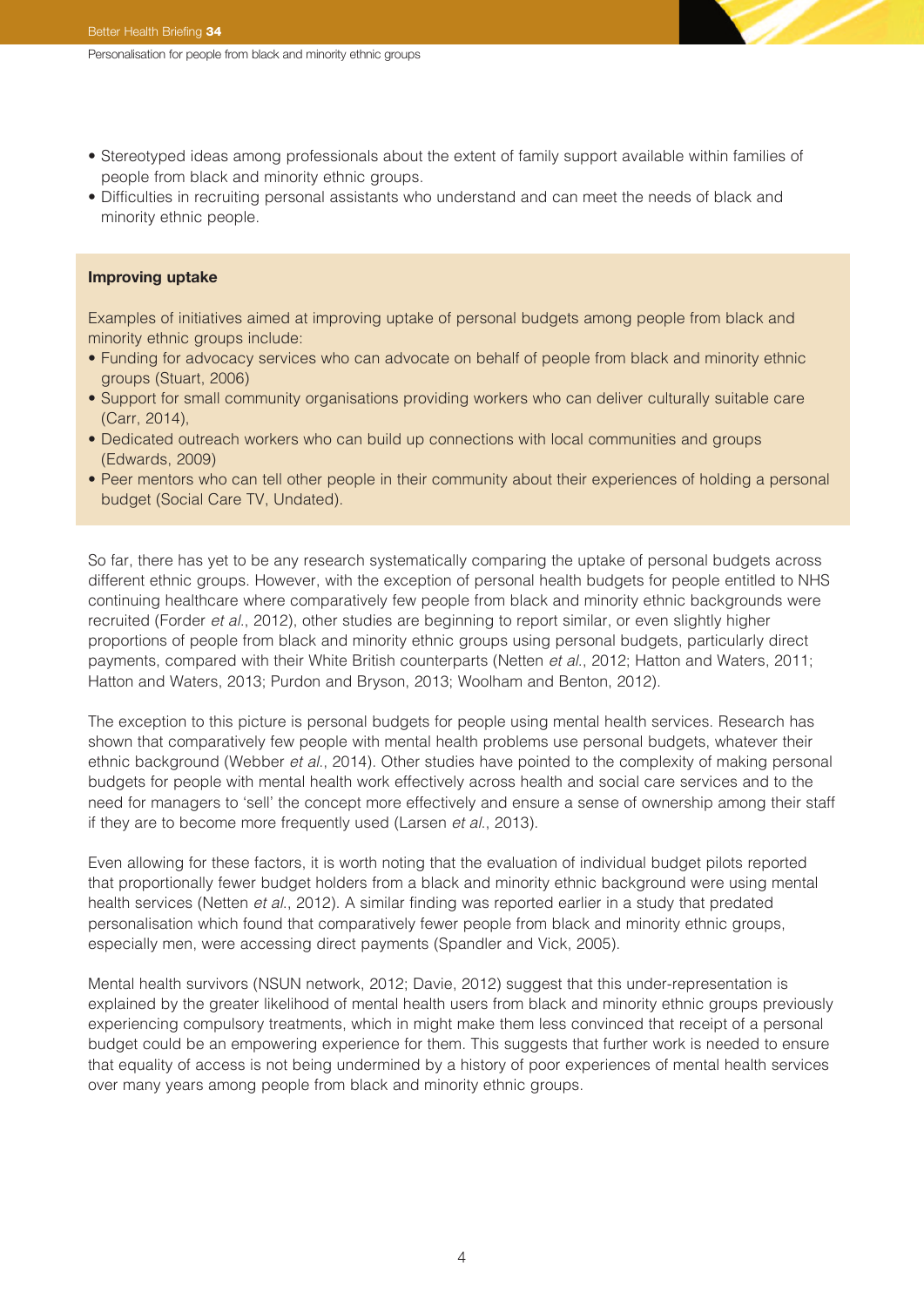#### **3 Outcomes of personalisation**

Overall, the main benefits reported by those using personalised services include a greater sense of control and empowerment, satisfaction, and improved quality of life (Webber et al., 2014; Netten et al.; 2012, Hatton and Waters, 2011, 2013), although the quality of studies can be variable and these aspects are not always measured objectively (Webber et al., 2014).

However, there is not enough information comparing these outcomes across different ethnic groups. In their national POET survey of personal budget holders and family carers, Hatton and Waters (2011) reported that responses to their survey of people holding personal budgets did not differ by ethnicity, although they emphasise that their survey was not nationally representative of all personal budget holders. Netten et al. (2012) found that outcomes for older people in general tended to be less positive for older people (their ethnicity is not reported). They suggested that this difference may have arisen because the older people had to use most of their budgets for personal care and so had fewer opportunities to undertake other social and leisure activities.

A small-scale study (Lipman, 2014) reported similar findings. Lipman quotes a provider from an organisation supporting older black and minority ethnic older people who pointed out that the amounts allocated to people as a personal budget were extremely low (around £50-100 per week). This meant that older people from black and minority ethnic groups were spending all their money on personal care and were unable to afford to come to a day centre run by the organisation where they would have been able to meet others from a similar background and take part in culturally acceptable activities.

#### **Carers and personal budgets**

**4**

There is a growing body of research highlighting the particular difficulties faced by carers of people from black and minority ethnic groups (Katbamna et al., 2004; Afiya Trust, 2008). This has identified particular issues in terms of differing cultural expectations about asking for services and the lack of opportunities to get a break from caring.

A survey of Carers UK members showed that more carers from a black and minority ethnic than White British group thought direct payments were better than services arranged by the local council and that direct payments had increased the amount of time they had for themselves. However, slightly more White British respondents received financial compensation for the time they spent administering the direct payments. It was not clear whether this was because black and minority ethnic carers did not know that they could claim for this or if they had chosen not to (Carers UK, 2011). The overall number of respondents receiving direct payments was comparatively small and these respondents represent the much smaller group of carers receiving social care support compared with their numbers within the population as a whole.

A study of carers from Asian Pakistani and Asian Bangladeshi backgrounds found that they were very unlikely to see friends as an appropriate source of direct care (Victor et al., 2011). The implications of this finding are extremely important. Although personalisation has brought advantages to people who can purchase care from family members, there is a danger that professionals will assume that the needs of all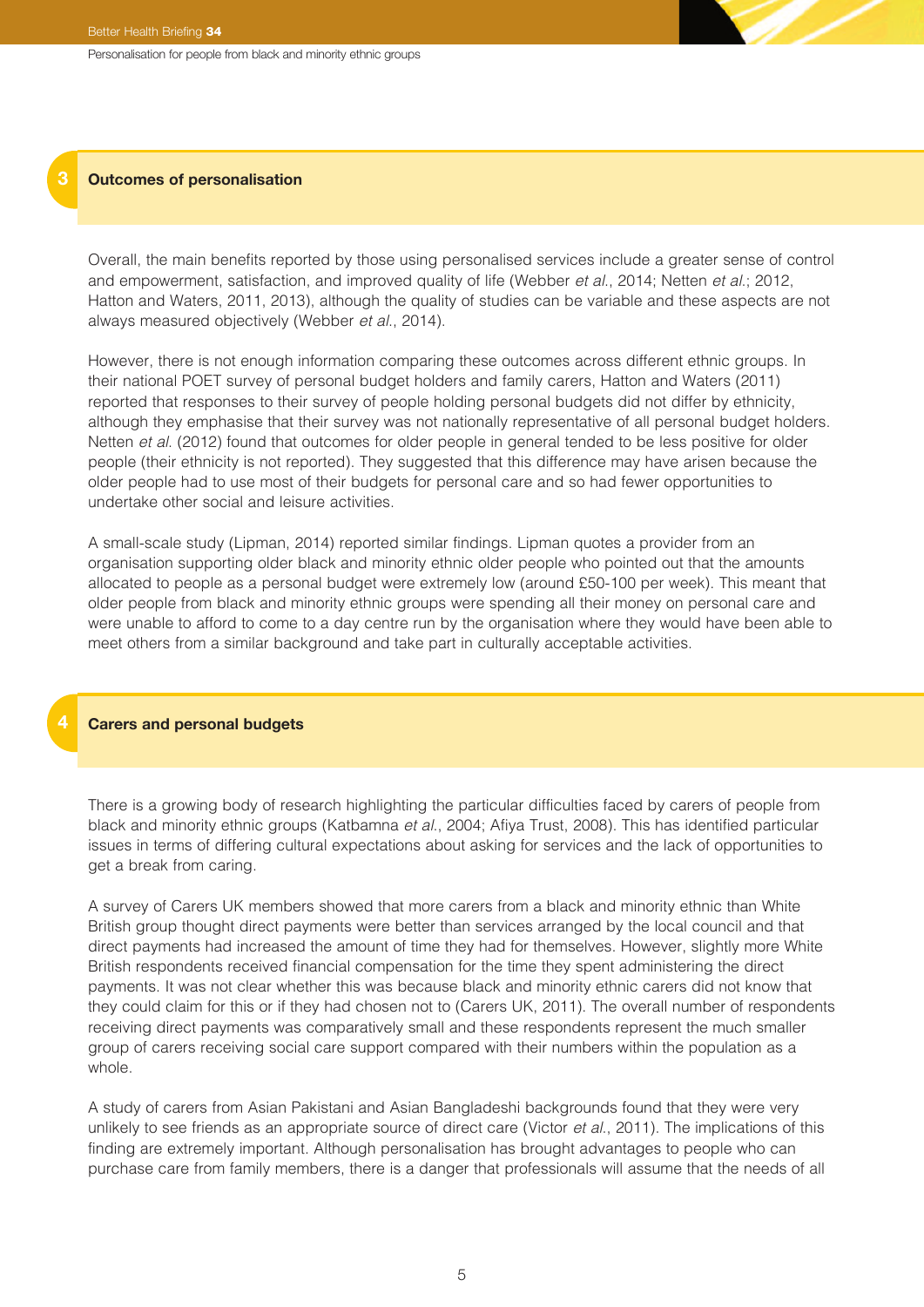people from a black and minority ethnic background can be met within the family or that they will be able to recruit personal assistants from within their wider social network. Where this is not possible, it is vital that people are given help in recruiting personal assistants and support workers (Stuart, 2006; Vernon, 2011). Otherwise there is a risk that too much responsibility will be placed on carers of people from black and minority groups for meeting all of a person's support needs.

#### **5 Personalisation and the black and minority ethnic third sector**

Many third sector (voluntary and not for profit) organisations for people from black and minority ethnic groups developed in response to marginalisation from mainstream statutory services (Butt and Mirza, 1996), leading Carr to describe them as a type of 'compensatory self-organisation' (Carr, 2014, p. 22).

People from black and minority ethnic groups meeting the eligibility requirements for social care, especially those who are socially isolated, who do not speak English fluently and who have limited knowledge of services, may be very dependent on these organisations to help them access support (Lipman, 2014). Without their help, there is a risk that health and social inequalities could increase.

Organisations representing people from black and minority ethnic groups generally view personalisation as offering both opportunities and threats. On the one hand, they can offer specific expertise in meeting the needs of the communities they represent. On the other, small black and minority ethnic organisations may struggle to compete on price with large private and voluntary organisations who can achieve greater economies of scale (Voice4Change England, 2010) and risk-averse local councils may prefer to contract with large organisations, especially when their budgets are reducing (Clayton et al., 2014).

Commentators (Rochester, 2013; Milbourne, 2013) have argued that the decision by local councils to switch from giving third sector organisations block grants to provide a service to asking them to compete for contracts alongside other third sector organisations and private providers has posed challenges for the sector as a whole. This development slightly predates, but has been accelerated by, personalisation.

One important aspect of personalisation that appears to have had a direct impact on the voluntary sector is the closure of day centres and changes to contracts leading to many organisations now charging people the full economic cost of using day services. Various reasons for these closures and contractual changes have been given – including their perceived incompatibility with attempts to deliver personalised services.

We do not know the scale of these closures nor whether service users from black and minority ethnic groups and organisations for black and minority ethnic people have been differentially affected by these changes. The establishment of a number of day services run by the voluntary sector and specialising in supporting people from different ethnic groups (see, for example, Age Concern Support Services (Yorkshire and Humber), 2010) may have been one reason why earlier research suggested that day services appeared to be more popular with older people from black and minority ethnic groups than other traditional services (Manthorpe et al., 2010; Moriarty et al., 2011). However, few attempts appear to have been made to use an equalities framework from which to consider whether the closure of day centres impact differentially on people from black and minority ethnic groups (Manthorpe and Moriarty, 2013).

Furthermore, policies that assume everyone prefers to take part in 'mainstream' social activities will potentially disadvantage people who have limited spoken fluency in English, lesbian, gay, bisexual and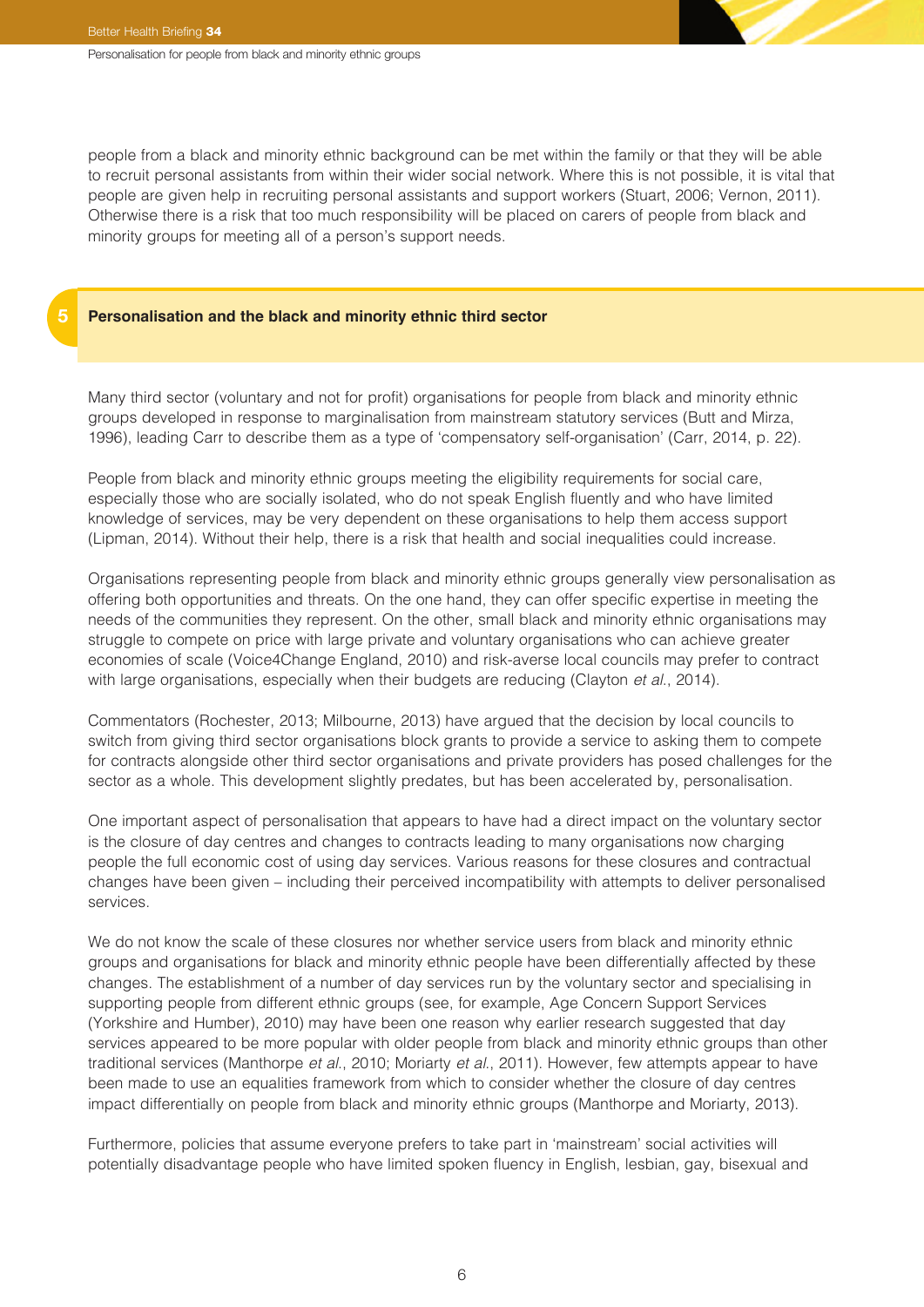transgender people who feel unsafe in public settings, or those who have strong religious or cultural preferences that influence how and where they want to socialise.

Needham (2013) has also questioned whether the closure of buildings-based day services will affect local user-led organisations' abilities to access and resource collective spaces. This is not discussed in terms of the impact on individuals from black and minority ethnic groups or the black and minority third sector. However, while faith-based black and minority organisations based in a place of religious worship may not be particularly affected by these changes, it is possible that secular organisations and those supporting materially disadvantaged groups of people from black and minority ethnic groups, such as refugees and asylum seekers, may find that it is harder for them to continue their work.

Set against this picture of the negative impact of personalisation on organisations from black and minority ethnic groups, it is also important to see its potential. Carr (2012, 2014) has argued that because many third sector organisations supporting people from black and minority ethnic groups and other marginalised communities lack the resources and infrastructure to compete with large for-profit providers, a key role for commissioners is to consider ways in which they can support small specialist and community-based 'micro-providers' in order to ensure that service users and their families have a real 'market' from which to choose the type of support that they want.

In some places, large established voluntary organisations aimed at supporting people from all ethnicities are entering into partnerships with smaller local organisations representing black and minority ethnic older people to deliver services primarily aimed at improving take up of mainstream services or offering specialist services (Moriarty, 2013 unpublished). It may be that this model represents one way in which the black and minority ethnic third sector can continue to deliver services for the communities it aims to support.

#### **Access for BAME Elders Project**

Funded by the Big Lottery, the Access for BAME [Black, Asian and Minority Ethnic] Elders project run by Age UK Lewisham and Southwark supports older people from black and minority ethnic communities to access mainstream and culturally specific services with the help of a support planner.

Support planners are trained volunteers who use person-centred planning tools to help older people from black and minority ethnic groups living in the boroughs create a person-centred plan. The volunteers also help people develop the confidence to explain what is important to them and for them and to identify the necessary support available to help them achieve their goals.

As was mentioned earlier, the full potential for pooled personal budgets seems yet to be realised. However, they offer opportunities for third sector black and minority ethnic organisations to support people from black and minority ethnic communities in pooling their budgets to create and sustain bespoke services.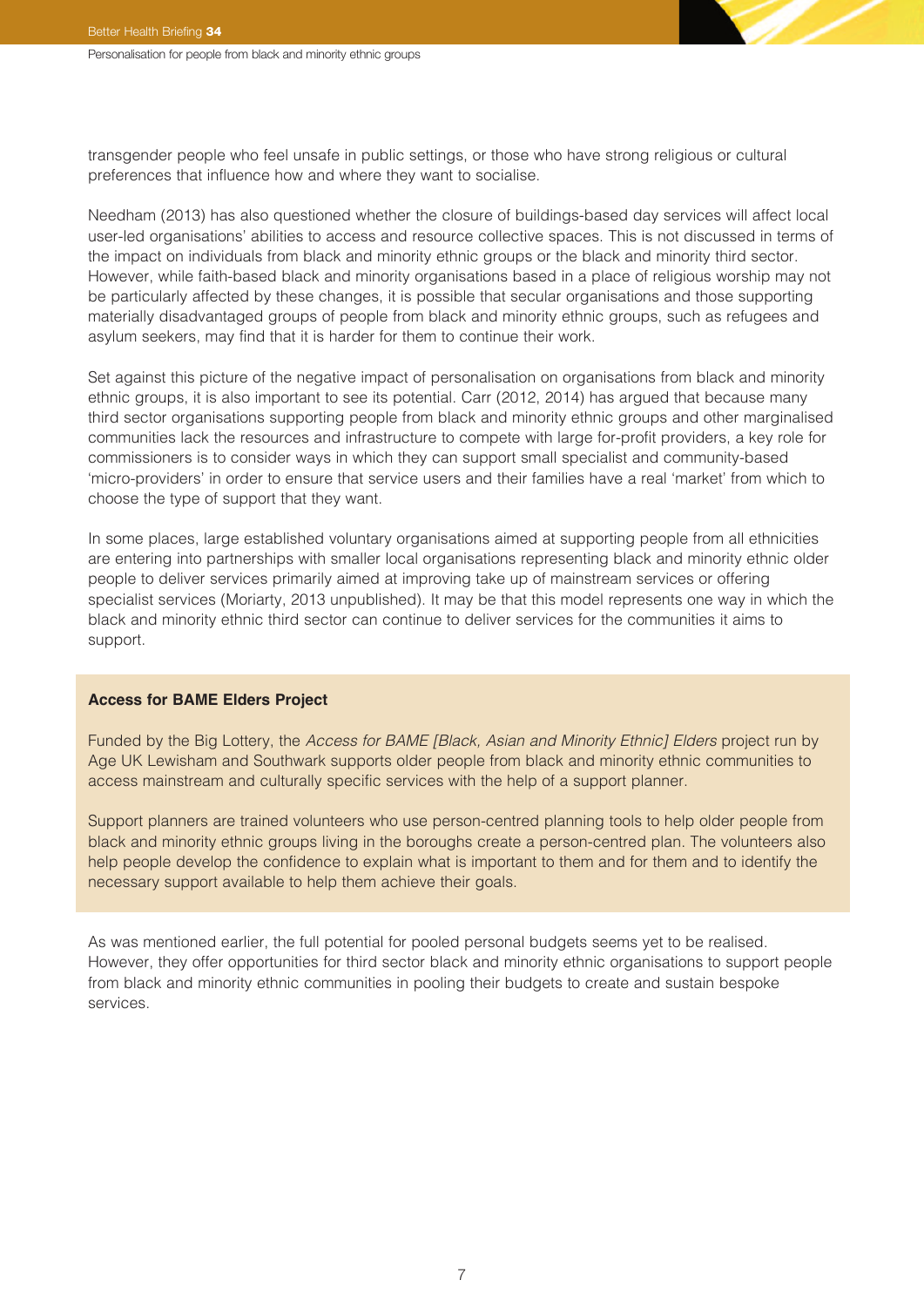#### **6 Personalisation and the workforce**

It is important to consider the impact of personalisation policies on black and minority ethnic people within the workforce as well as on people using services and their carers. Skills for Care, the employer-led strategic body for workforce development in social care for adults in England, estimate that 10% of the adult social care workforce is now made up of personal assistants employed by people receiving a direct payment (Skills for Care, 2013a). The National Minimum Data Set for Social Care (NMDS-SC), which is completed by employers, shows that fewer Asian (1.3% compared with 4.8%) and black workers (3.8% compared with 7%) are employed as personal assistants compared with their representation within the workforce as a whole). Proportionally more personal assistants are from a mixed ethnicity (3.8% compared with 1.3%) but proportionally fewer people from black and minority ethnic backgrounds appear to be employed as personal assistants overall (Skills for Care, 2013b). While Skills for Care offer no explanation for these differences, it is clearly important that we look further to see why they should exist.

Hussein and colleagues (2014) undertook secondary analysis of the NMDS-SC data and concluded that, across the social care workforce as a whole (the data are not broken down by employment type), the proportion of British citizens from black and minority ethnic backgrounds working in social care is just 7.5%, lower than has been previously thought. By contrast, there are almost twice as many 'migrant' workers who are citizens of another country other than the UK within the workforce. They question whether the existence of a high proportion of migrant workers in the social care workforce has concealed a parallel under-representation of British citizens from black and minority ethnic groups within the workforce.

Beyond this, we know very little about how personalisation has affected the work experiences and employment conditions of people from black and minority ethnic groups. It is possible that working for someone receiving a direct payment might improve the position of individual workers, particularly in terms of reducing the likelihood of being a victim of institutional racism or racism from colleagues. At the same time, there is a risk that workers employed on a live-in basis by people on direct payments and in private arrangements may be at greater risk of exploitation (Kalyaan, 2009) than their counterparts employed in care homes or by an agency, particularly if their residence in the UK is dependent on being employed by a particular person.

Many social care workers from a black and minority ethnic group report experiencing racism in the workplace. Cangiano and colleagues (2009) have been particularly critical of the way the sector responds to these incidents and its failure to ensure that workers are aware of their possible legal rights to redress. However services are arranged and paid for, it is important that attempts to tackle racism in the workplace continue.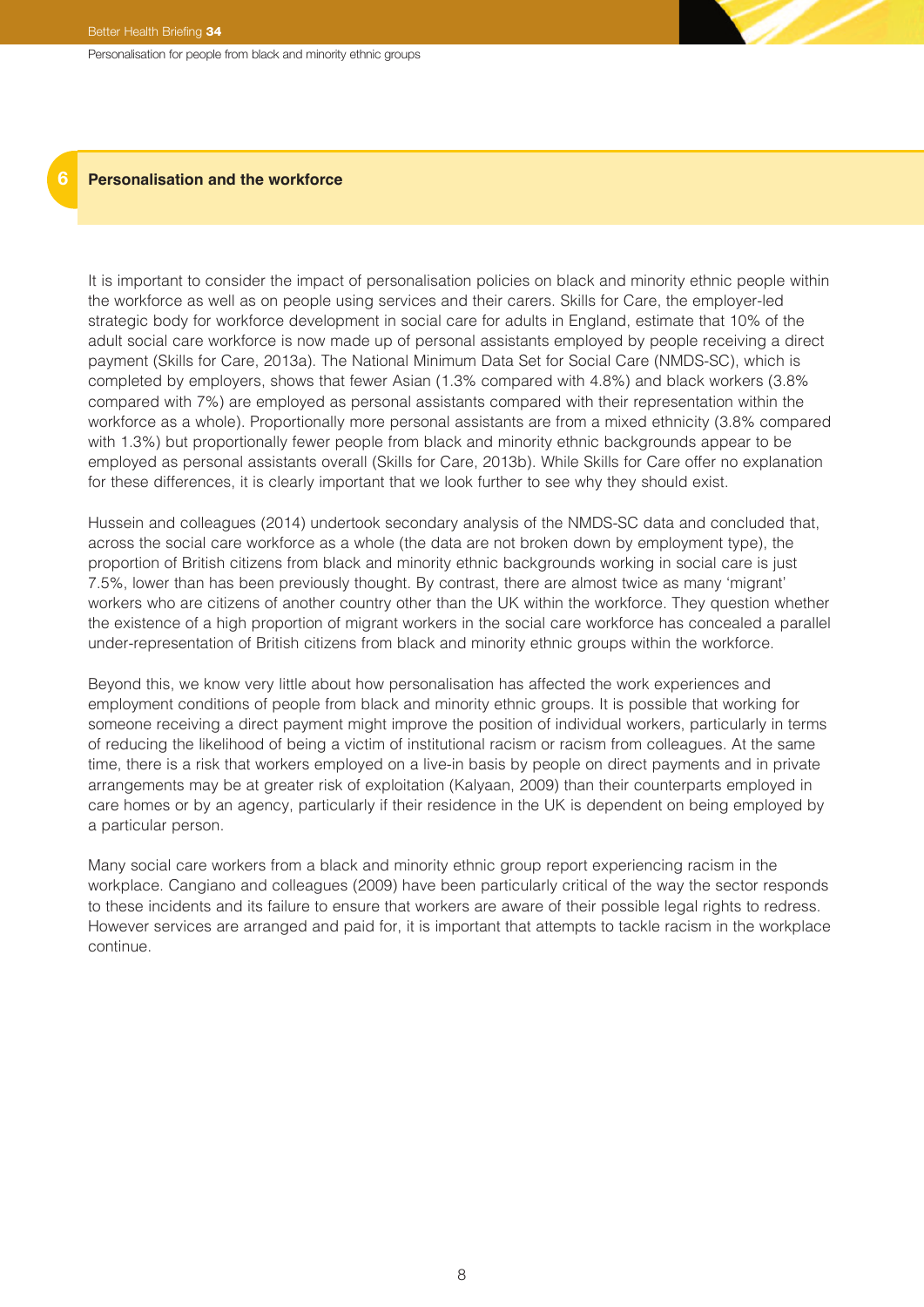# **Conclusion**

This briefing has highlighted that while there is a growing body of published research on personalisation, it has rarely focused in-depth on the experiences of people from black and minority ethnic groups. There is a particular shortage of research comparing the experiences of different types of service user and carer across different black and minority ethnic groups. Despite the diversity that exists within Britain's population from a minority ethnic background, research and resources about personalisation rarely discuss what the policy of personalisation means in terms of meeting the needs of service user and carers from different ethnic backgrounds and monitor if, and how, different ethnic groups have different experiences of personalisation.

Nevertheless, there are some tentative conclusions that can be drawn from this review. These suggest that the numbers of people from black and minority ethnic groups receiving personal budgets are increasing but that we know very little about whether certain types of service user and/or different ethnic groups are under-or over-represented.

People do not come to using services in a vacuum. Previous experiences of discrimination and poor treatment will influence their opinions about personalisation. These groups may need additional support and assistance in using personal budgets. Examples of good practice in improving awareness and uptake of personal budgets exist but we do not know how widespread they are.

Direct payments appear to be becoming more popular among people from black and minority ethnic groups but the lack of comparative information about other types of personal budget means that we do not know whether there are other forms of support that would meet their needs and preferences better.

Research with carers (Alzheimer's Society, 2011a, 2011b; Mitchell et al., 2013) has suggested that some carers of people who lack capacity to run their own personal budget can find it an additional burden if it is assumed that they will manage direct payments on behalf of the person for whom they care. This highlights the need for better support for people in managing their own support. Carers from black and minority ethnic groups are already at greater risk of being stereotyped in terms of the support they provide and it is important that this tendency does not increase in any way.

There is a strong inter-connection between the black and minority ethnic third sector and the interests of people from black and minority ethnic groups. There is an urgent need to find out if cuts to social care expenditure are impacting differentially on this sector and to consider if this has negative implications for the successful delivery of personalised services to people from black and minority ethnic backgrounds.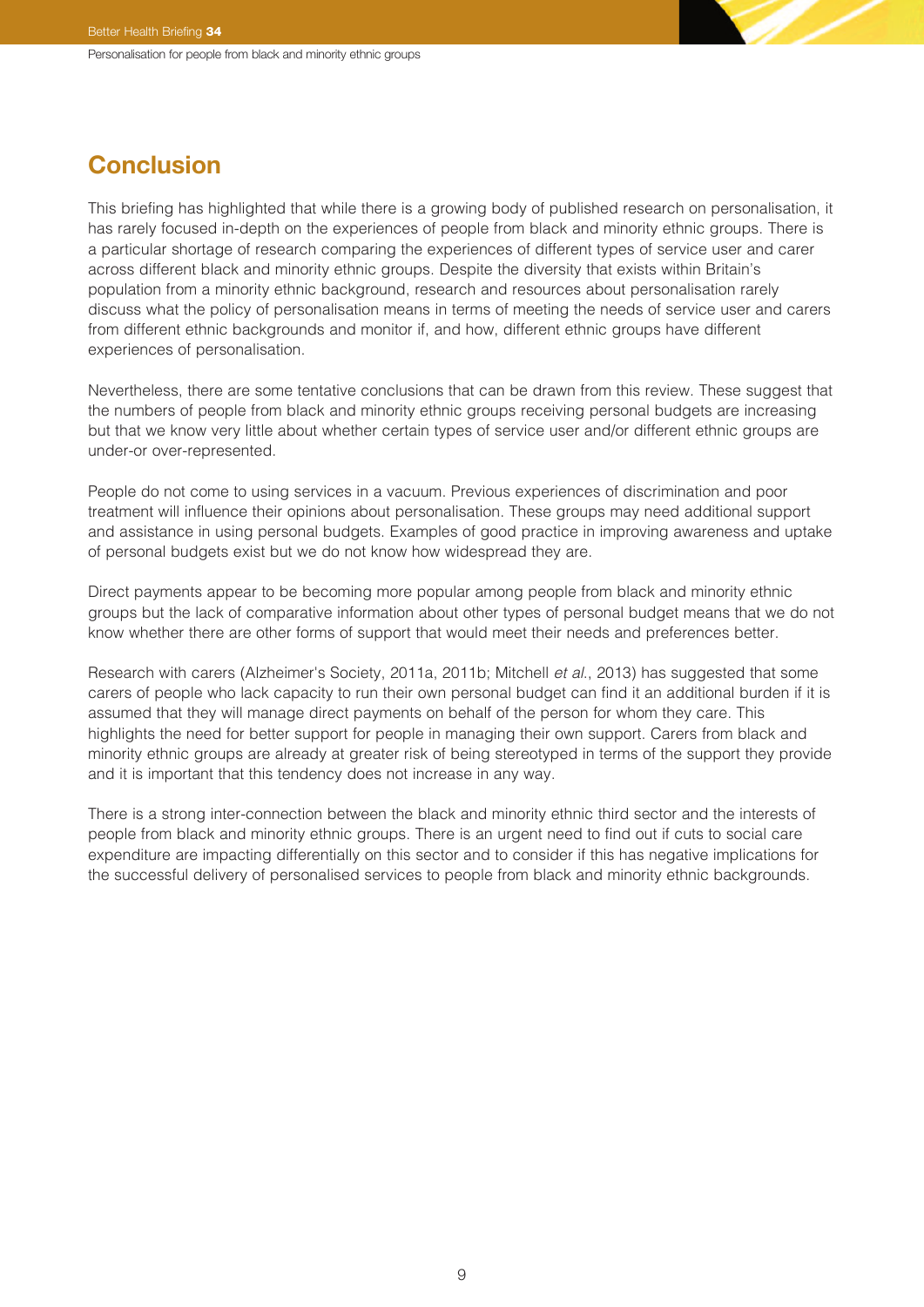# **Resources**

### **Afiya Trust**

[www.afiya-trust.org/index.php/resources/publications.html](http://www.afiya-trust.org/index.php/resources/publications.html) Afiya Trust website has a number of resources relating to health and social inequalities:

#### **Disability Rights UK and Shaping Our Lives**

[http://disabilityrightsuk.org/policy-campaigns/health-and-social-care-reforms/user-driven-commissioning](http://disabilityrightsuk.org/policy-campaigns/health-and-social-care-reforms/user-driven-commissioning-building-%E2%80%98lived-experience)[building-%E2%80%98lived-experience](http://disabilityrightsuk.org/policy-campaigns/health-and-social-care-reforms/user-driven-commissioning-building-%E2%80%98lived-experience)

Disability Rights UK and Shaping Our Lives have undertaken a programme on user-driven commissioning which features pooled personal budgets: MECOPP: MECOPP works with black and minority ethnic carers in Scotland. A section of their website covers self-directed support: [www.mecopp.org.uk/services-self\\_directed\\_support.php?section\\_id=321](http://www.mecopp.org.uk/services-self_directed_support.php?section_id=321)

#### **Race Equality Foundation**

<http://www.raceequalityfoundation.org.uk/resources/downloads/personalisation-and-equalities> Report of a learning event held by Disability Rights UK, the Race Equality Foundation and the LGB&T Partnership, in conjunction with the Department of Health, Public Health England and NHS England.

#### **Social Care Institute for Excellence: SCIE**

[www.scie.org.uk/topic/keyissues/personalisation](http://www.scie.org.uk/topic/keyissues/personalisation)

Social Care Institute for Excellence: SCIE has a range or resources on personalisation, including reports and Social Care TV episodes.

## **Social Care Institute for Excellence Social Care**

[www.scie.org.uk/socialcaretv/video-player.asp?guid=4286962f-9825-4322-81c7-a87253c347a4](http://www.scie.org.uk/socialcaretv/video-player.asp?guid=4286962f-9825-4322-81c7-a87253c347a4) Social Care Institute for Excellence Social Care TV video on personalisation – making it happen in black and minority ethnic communities discusses work of Oldham Link Service which offers advice, guidance and support to people from local black and minority ethnic (BME) communities who use services.

#### **Think Local, Act Personal**

[www.thinklocalactpersonal.org.uk/Browse/Co-production/Equalities/BME/?parent=8597&child=6515](http://www.thinklocalactpersonal.org.uk/Browse/Co-production/Equalities/BME/?parent=8597&child=6515) Think Local, Act Personal website includes a range of resources on personalisation, including ideas about improving uptake of personal budgets among people from black and minority ethnic backgrounds.

#### **Whose Shoes**

Whose Shoes® is a board game to help individuals and organisations work together on developing more personalised approaches. There is also an electronic version: <http://nutshellcomms.co.uk/about>/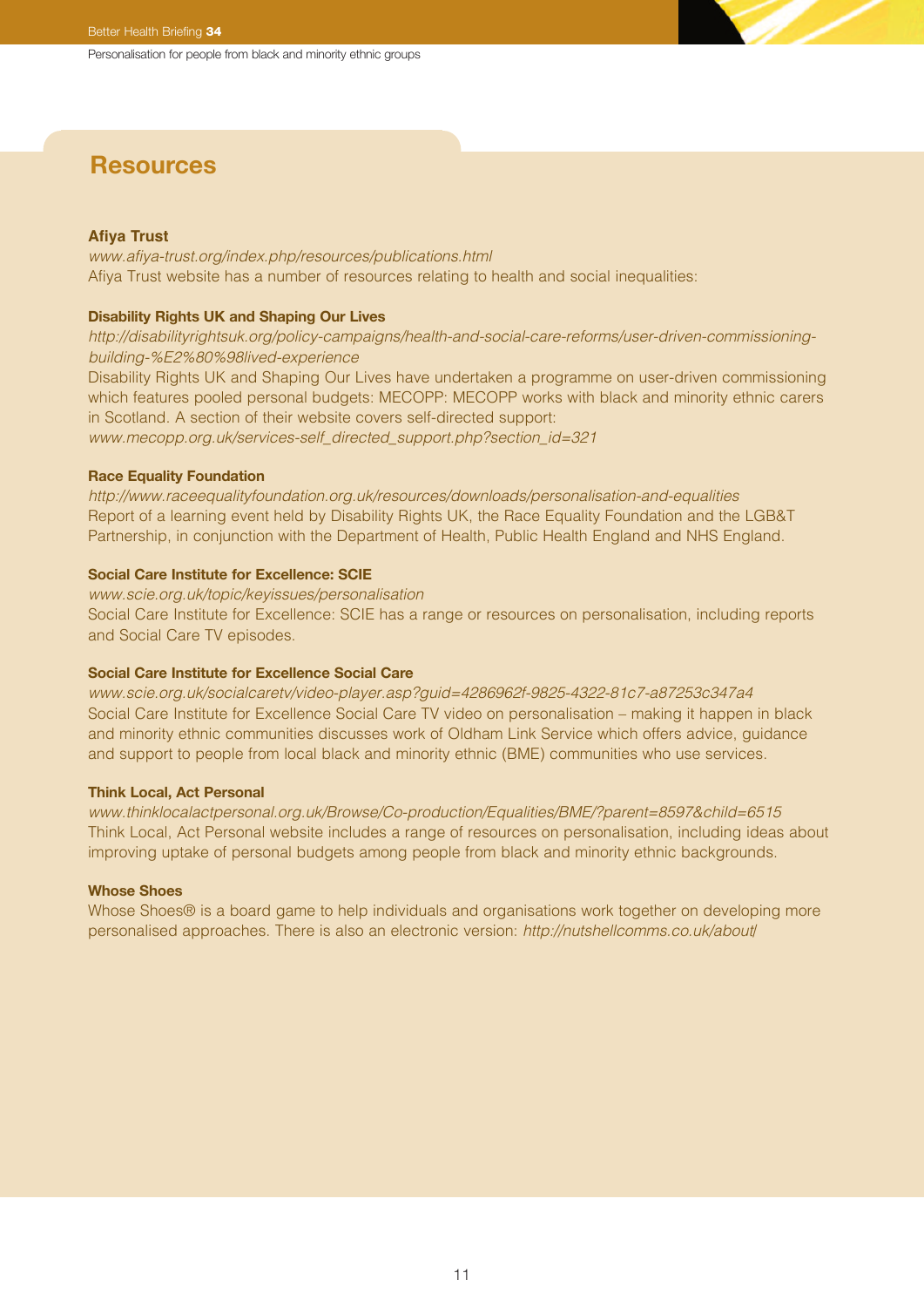## **References**

- Afiya Trust (2008) Beyond we care too, London, Afiya Trust. [http://www.afiya-trust.org/images/files/afiya\\_beyond\\_we\\_care\\_too.pdf](http://www.afiya-trust.org/images/files/afiya_beyond_we_care_too.pdf) • Age Concern Support Services (Yorkshire And Humber) (2010) Later matters: Tackling race inequalities for BME older people, Leeds, Age
- Concern Yorkshire & Humber. <http://www.ageconcernyorkshireandhumber.org.uk/BME> • Alzheimer's Society (2011a) Getting Personal: Making personal budgets work for people with dementia, London, Alzheimer's Society <http://www.alzheimers.org.uk/personalbudgets>
- Brookes, N, Callaghan, L, Netten, A & Fox, D (2013) 'Personalisation and innovation in a cold financial climate', British Journal of Social Work.
- Butt, J & Mirza, K (1996) Social care and black communities, London, HMSO.
- Cangiano, A, Shutes, I, Spencer, S & Leeson, G (2009) Migrant care workers in ageing societies: Research findings in the United Kingdom, Oxford, COMPAS (Centre on Migration, Policy and Society). [http://www.compas.ox.ac.uk/fileadmin/files/Publications/Research\\_projects/Labour\\_markets/Migrant\\_care\\_workers/MCW%20report%20-](http://www.compas.ox.ac.uk/fileadmin/files/Publications/Research_projects/Labour_markets/Migrant_care_workers/MCW%20report%20-%20final%20-%20website%20version.pdf) [%20final%20-%20website%20version.pdf](http://www.compas.ox.ac.uk/fileadmin/files/Publications/Research_projects/Labour_markets/Migrant_care_workers/MCW%20report%20-%20final%20-%20website%20version.pdf)
- Carers UK (2011) BAME families and personalisation. A person centred approach: making personalisation successful for Black Asian Minority Ethnic (BAME) families and communities, London, Carers UK. [http://www.better-health.org.uk/sites/default/files/consultations/responses/](http://www.better-health.org.uk/sites/default/files/consultations/responses/Personalisation_Brief_BAME%281%29.pdf) [Personalisation\\_Brief\\_BAME%281%29.pdf](http://www.better-health.org.uk/sites/default/files/consultations/responses/Personalisation_Brief_BAME%281%29.pdf)
- Carr, S (2012) Personalisation: A rough guide (updated), London, Social Care Institute for Excellence. <http://www.scie.org.uk/publications/guides/guide47/files/guide47.pdf>
- Carr, S (2014) Social care for marginalised communities: Balancing self organisation, micro-provision and mainstream support. Policy Paper 18, Birmingham, Health Services Management Centre, University of Birmingham. [http://www.birmingham.ac.uk/Documents/college-social](http://www.birmingham.ac.uk/Documents/college-social-sciences/social-policy/HSMC/publications/PolicyPapers/policy-paper-18-sarah-carr.pdf)[sciences/social-policy/HSMC/publications/PolicyPapers/policy-paper-18-sarah-carr.pdf](http://www.birmingham.ac.uk/Documents/college-social-sciences/social-policy/HSMC/publications/PolicyPapers/policy-paper-18-sarah-carr.pdf)
- Clayton, K, Gardner, Z, Islam-Barrett, F & Butt, J (2014) Personalisation and equalities: Understanding, developing & making personalisation work for all communities, London, Race Equality Foundation.
- <http://www.raceequalityfoundation.org.uk/sites/default/files/publications/downloads/Personalisation%20and%20equalities.pdf> • Davie, E (2012) A plea to councils: Give personalisation a chance. The Guardian, 16 April 2012. [http://www.theguardian.com/local](http://www.theguardian.com/local-government-network/2012/apr/16/plea-councils-personalisation-services)[government-network/2012/apr/16/plea-councils-personalisation-services](http://www.theguardian.com/local-government-network/2012/apr/16/plea-councils-personalisation-services)
- Department of Health (2011) Pathways to getting a life: Transition planning for full lives, London, Department of Health. <http://www.gettingalife.org.uk/downloads/2011-Pathways-to-getting-a-life.pdf>
- Disability Rights UK and Shaping Our Lives (2011). [http://disabilityrightsuk.org/policy-campaigns/health-and-social-care-reforms/user](http://disabilityrightsuk.org/policy-campaigns/health-and-social-care-reforms/user-driven-commissioning-building-%E2%80%98lived-experience)[driven-commissioning-building-%E2%80%98lived-experience](http://disabilityrightsuk.org/policy-campaigns/health-and-social-care-reforms/user-driven-commissioning-building-%E2%80%98lived-experience)
- Duffy, S (2014) Personalisation was supposed to empower vulnerable citizens. It failed. The Guardian, 30 January 2014.
- <http://www.theguardian.com/public-leaders-network/2014/jan/30/personalisation-social-care-support-bureaucracy-service-failure> • Edwards, T (2009) BME communities - increasing the uptake of direct payments. Local authority examples, Think Local Act Personal.
- <http://www.thinklocalactpersonal.org.uk/Browse/Co-production/Equalities/BME/?parent=8597&child=6515> • Forder, J, Jones, K, Glendinning, C, Caiels, J, Welch, E, Baxter, K, Davidson, J, Windle, K, Irvine, A, King, D & Dolan, P (2012) Evaluation of the Personal Health Budget Pilot Programme, Personal Social Services Research Unit[.http://www.personalhealthbudgets.england.nhs.uk/\\_library/](http://www.personalhealthbudgets.england.nhs.uk/_library/Resources/Personalhealthbudgets/2012/PHBE_personal_health_budgets_final_report_Nov_2012.pdf) [Resources/Personalhealthbudgets/2012/PHBE\\_personal\\_health\\_budgets\\_final\\_report\\_Nov\\_2012.pdf](http://www.personalhealthbudgets.england.nhs.uk/_library/Resources/Personalhealthbudgets/2012/PHBE_personal_health_budgets_final_report_Nov_2012.pdf)
- Glendinning, C, Challis, D, Fernández, J L, Jacobs, S, Jones, K, Knapp, M, Manthorpe, J, Moran, N, Netten, A, Stevens, M & Wilberforce, M (2008) Evaluation of the Individual Budgets Pilot Programme: Final report, York, University of York, Social Policy Research Unit. <http://www.york.ac.uk/inst/spru/pubs/pdf/IBSEN.pdf>
- Glendinning, C, Mitchell, W & Brooks, J (2013) Carers and personalisation. Discussion paper for the Department of Health. Working Paper No DH 2576, York, University of York, Social Policy Research Unit. http://www.york.ac.uk/inst/spru/research/pdf/PandCarersDHdiscuss.pdf
- Hatton, C & Waters, J (2011) The National Personal Budget Survey: June 2011, Think Local, Act Personal. [http://www.in](http://www.in-control.org.uk/media/92851/national%20personal%20budget%20survey%20report.pdf)[control.org.uk/media/92851/national%20personal%20budget%20survey%20report.pdf](http://www.in-control.org.uk/media/92851/national%20personal%20budget%20survey%20report.pdf)
- Hatton, C & Waters, J (2013) The second POET survey of budget holders and carers: June 2013, Think Local, Act Personal. [http://www.in](http://www.in-control.org.uk/media/154591/poetnationalreport.pdf)[control.org.uk/media/154591/poetnationalreport.pdf](http://www.in-control.org.uk/media/154591/poetnationalreport.pdf)
- Hussein, S, Manthorpe, J & Ismail, M (2014) 'Ethnicity at work: The case of British minority workers in the long-term care sector', Equality, Diversity and Inclusion: an international journal, 33, 177-192.
- Kalyaan (2009) Care and immigration: Migrant care workers in private households, London, Kalyaan. <http://www.kalayaan.org.uk/documents/Kalayaan%20Care%20and%20Immigration%20Report%20280909%20e-version.pdf>
- Katbamna, S, Ahmad, W, Bhakta, P, Baker, R & Parker, G (2004) Do they look after their own? Informal support for South Asian carers, Health & Social Care in the Community, 12, 398-406
- Larsen, J, Ainsworth, E, Harrop, C, Patterson, S, Hamilton, S, Szymczynska, P, Tew, J, Manthorpe, J & Pinfold, V (2013) 'Implementing personalisation for people with mental health problems: A comparative case study of four local authorities in England', Journal of Mental Health, 22, 174-182.
- Lipman, V (2014) NCIA inquiry into the future of voluntary services working paper 11. Inquiry into the future of voluntary service support for black and minority ethnic older people, National Coalition of Independent Action (NCIA).
- Manthorpe, J, Martineau, S, Ridley, J, Cornes, M, Rosengard, A & Hunter, S (2014) 'Embarking on self-directed support in Scotland: A focused scoping review of the literature', European Journal of Social Work.
- Manthorpe, J & Moriarty, J (2013) 'Examining day centre provision for older people in the UK using the Equality Act 2010: Findings of a scoping review', Health & Social Care in the Community
- Manthorpe, J, Moriarty, J, Stevens, M, Sharif, N & Hussein, S (2010) SCIE Report 38. Supporting black and minority ethnic older people's mental wellbeing: Accounts of social care practice, London, Social Care Institute for Excellence. <http://www.scie.org.uk/publications/reports/report38.asp>
- Milbourne, L (2013) Voluntary sector in transition: Hard times or new opportunities?, Bristol, Policy Press.
- Mitchell, W, Brooks, J & Glendinning, C (2013) Carers and personalisation, London, NIHR School for Social Care Research.
- <http://php.york.ac.uk/inst/spru/pubs/2620>
- Moriarty, J (2010) Competing with myths: Migrant labour in social care, in Ruhs, M & Anderson, B (eds.) A need for migrant labour? Labour shortages, immigration and public policy, Oxford: Oxford University Press.
- Moriarty, J (2013) unpublished. Review of Age UK's Services for black and minority ethnic older people. Internal report for Age UK, London, King's College London, Social Care Workforce Research Unit